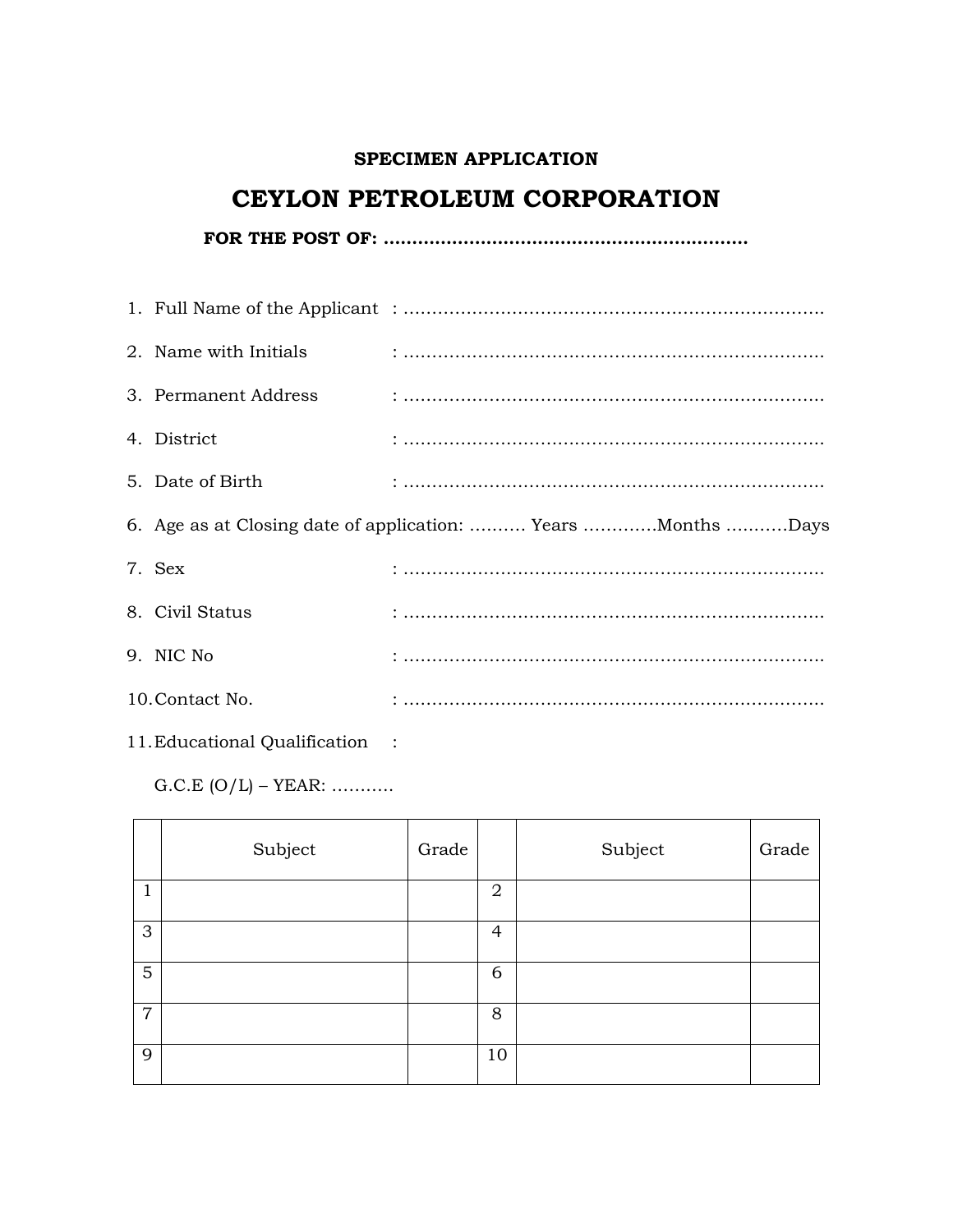## G.C.E  $(A/L)$  – YEAR: …………

|                | Subject | Grade |                | Subject | Grade |
|----------------|---------|-------|----------------|---------|-------|
| 1              |         |       | 2              |         |       |
| 3              |         |       | $\overline{4}$ |         |       |
| $\overline{5}$ |         |       | 6              |         |       |
| $\overline{7}$ |         |       | 8              |         |       |

## 12.Degree

| Ι.             |                                |  |
|----------------|--------------------------------|--|
| II.            |                                |  |
| III.           |                                |  |
| IV.            | Class                          |  |
| V.             | Duration                       |  |
|                | 13. Postgraduate Qualification |  |
| Ι.             |                                |  |
| II.            |                                |  |
| III.           | Subject                        |  |
|                |                                |  |
|                |                                |  |
|                | 15. Other Qualifications       |  |
|                |                                |  |
| 16. Experience |                                |  |
|                |                                |  |